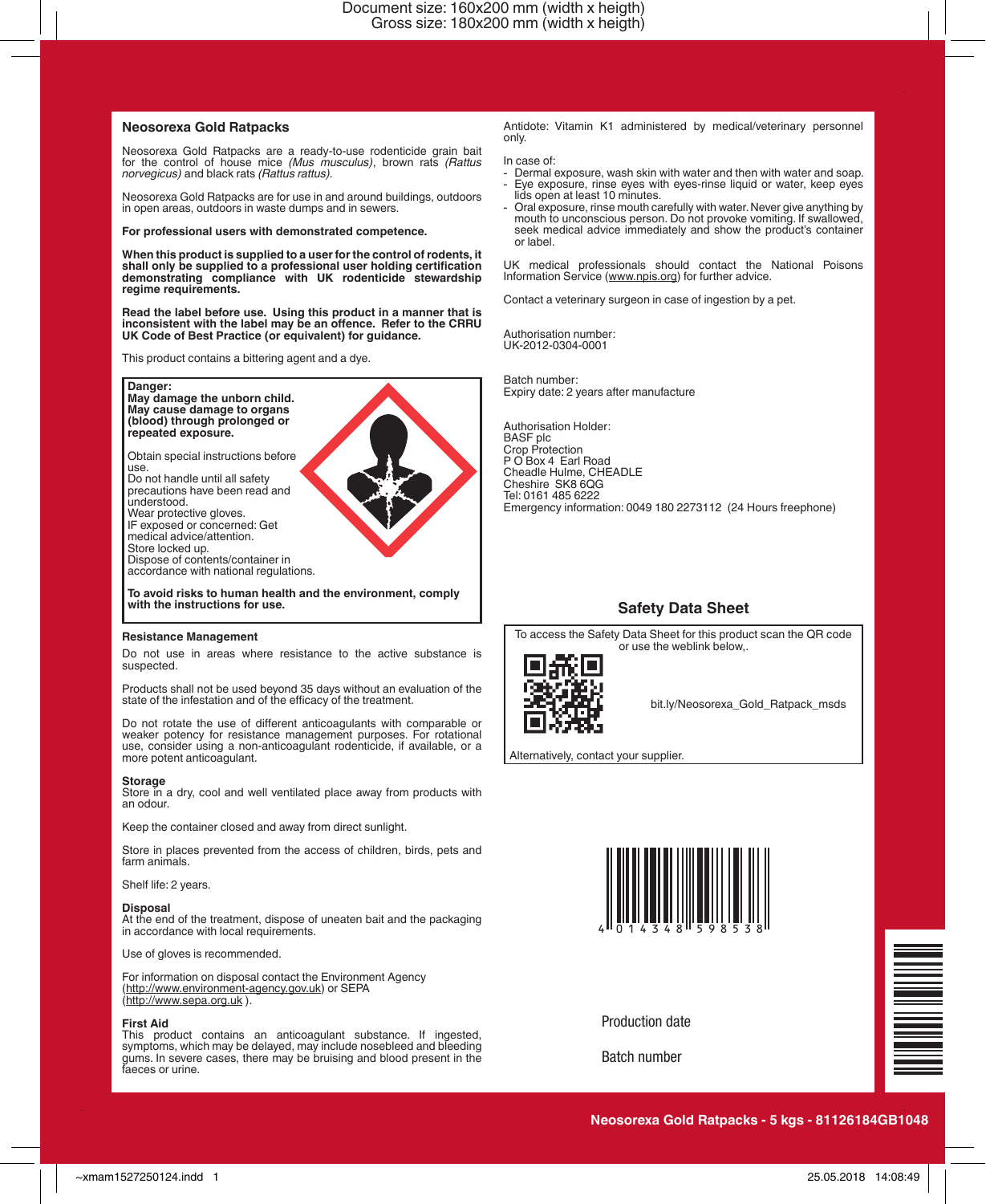**Application Method** Place Neosorexa Gold Ratpack baits throughout the infested area using tamper-resistant bait stations or using covered and protected bait points. In sewers, ensure bait is placed on the benching preventing the bait from contacting the waste water.

## **Application Rate:**

| <b>Species</b> | Situation                                                                    | <b>Application rate</b><br>for each bait point   | Recommended<br>frequency of<br>revisitina                                         |
|----------------|------------------------------------------------------------------------------|--------------------------------------------------|-----------------------------------------------------------------------------------|
| Mice           | In and around<br>buildings.                                                  | Up to 30g of bait<br>placed 1-2 metres<br>apart. | Frequently over<br>first 10-days<br>and regularly<br>as consumption<br>continues. |
| Rats           | In and around<br>buildings,<br>outdoors in open<br>areas and waste<br>dumps. | Up to 200g of bait<br>placed 10 metres<br>apart. | Frequently over<br>first 10-days<br>and regularly<br>as consumption<br>continues. |
|                | In burrows                                                                   | Up to 200g of bait<br>per burrow.                |                                                                                   |
|                | In sewers                                                                    | Up to 200g of bait<br>per manhole.               |                                                                                   |

#### **Rats:**

Do not move or disturb bait points for several days after laying bait. If no signs of further rat activity are seen near the bait after 7-10 days move the bait to an area of higher activity. If a bait point is completely consumed, increase the amount of bait. Replace any bait eaten by rodents or that has been damaged by water or contaminated by dirt.

In sewers replace any bait eaten by rodents or that has been damaged by water or contaminated by dirt. Repeat treatment in situations where there is evidence of new infestation.

**Mice:**<br>Mice are very inquisitive and it may help the control programme to<br>move baits every 2-3 days at the time when bait points are inspected<br>or replenished. Make frequent inspections of the bait points during the first 10-14 days and replace any bait eaten by rodents or that has been damaged by water or contaminated by dirt. If a bait point is completely consumed increase the quantity of bait by placing more bait points. Do not increase the bait point size. Replace any bait eaten by rodents or that has been damaged by water or contaminated by dirt.

#### **Instructions for Use**

Read and follow the product information as well as any information accompanying the product or provided at the point of sale before using it.

Carry out a pre-baiting survey of the infested area and an on-site assessment in order to identify the rodent species, their places of activity and determine the likely cause and the extent of the infestation.

Remove food which is readily attainable for rodents (e.g. spilled grain or food waste).

Apart from this, do not clean up the infested area just before the treatment, as this only disturbs the rodent population and makes bait acceptance more difficult to achieve.

The product should be placed in the immediate vicinity of places where rodent activity has previously occurred (e.g. rodent runs, nesting sites, holes, burrows etc.).

Where possible, bait stations must be fixed to the ground or other structures.

Bait stations must be clearly labelled to show they contain rodenticides and that they must not be moved or opened (see 'Risk Mitigation Measures' for the information to be shown on the label).

Bait should be secured so that it cannot be dragged away from the bait station.

Place the bait in the baiting point by using a dosage devise. Minimise dust by wet wiping.

When placing bait points close to surface waters (e.g. rivers, ponds, water channels, dykes, irrigation ditches) or water drainage systems, ensure that bait contact with water is avoided

Protect bait from atmospheric conditions. Place the baiting points in areas not liable to flooding.

Baits must be placed to minimise the exposure to non-target species and children.

Place the product out of the reach of children, birds, pets and farm animals and other non-target animals.

Place the product away from food, drink and animal feeding stuffs, as well as from utensils or surfaces that have contact with these.

Wear protective chemical resistant gloves during product handling phase (e.g. EN 374).

When using the product do not eat, drink or smoke. Wash hands and directly exposed skin after using the product.

The frequency of visits to the treated area should be at the discretion of the operator, in the light of the survey conducted at the outset of the treatment. That frequency should be consistent with the recommendations provided by the relevant code of best practice.

Sites where burrow baiting is used should be visited more frequently than those where secure bait boxes are employed.

If bait uptake is low relative to the apparent size of the infestation, consider the replacement of bait points to further places and the possibility to change to another bait formulation.

If after a treatment period of 35 days baits continue to be consumed and no decline in rodent activity is observed, the likely cause must be determined. Where other elements have been excluded, it is likely that there are resistant rodents so consider the use of a non-anticoagulant rodenticide, where available, or a more potent anticoagulant rodenticide. Also consider the use of traps as an alternative control measure.

Replace any bait in baiting points in which bait has been damaged by water or contaminated by dirt.

Cover or block the entrance of baited burrows to reduce the risks of bait being rejected and spilled. Follow any additional instructions provided by the CRRU UK Code of Best Practice (or equivalent).

For outdoor use, baiting points must be covered and placed in strategic sites to minimise the exposure to non-target species.

In sewers, baits must be applied in a way so that they do not come into contact with water and are not washed away.

Remove the remaining product at the end of treatment period (except when directly applied into burrows).

The product should only be used as part of an integrated pest management (IPM) system, including, amongst others, hygiene measures and, where possible, physical methods of control.

Because of their delayed mode of action, anticoagulant rodenticides take from 4 to 10 days to be effective after consumption of the bait.

## **Risk Mitigation Measures**

Where possible, prior to the treatment inform any bystanders (e.g. users of the treated area and their surroundings) about the rodent control campaign in accordance with the CRRU UK Code of Best Practice.

Consider preventive control measures (plug holes, remove potential food and drinking as far as possible) to improve product intake and reduce the likelihood of reinvasion.

To reduce risk of secondary poisoning, search for and remove dead rodents during treatment at frequent intervals, in line with the recommendations provided by the CRRU UK Code of Best Practice.

Do not use the product as permanent baits for the prevention of rodent infestation or monitoring of rodent activities.

Do not use the product in pulsed baiting treatments.

Do not wash the bait stations or utensils used in covered and protected bait points with water between applications.

Bait stations must be labelled with the following information: "do not move or open"; "contains a rodenticide"; "product name or authorisation number"; "active substance(s)" and "in case of accident, call a poison centre".

## Hazardous to wildlife.

Dispose of dead rodents in accordance with local requirements.

In the UK poisoned rodents may be disposed of by the waste producer at an incinerator or landfill permitted to accept that type of waste, or collected by a registered waste carrier and taken for disposal at a suitably permitted site. For further information on disposal contact the Environment Agency (http://www.environment-agency.gov.uk) or SEPA (http://www.sepa.org.uk ).

Rodents can be disease carriers. Do not touch dead rodents with bare hands, use gloves or use tools such as tongs when disposing them.